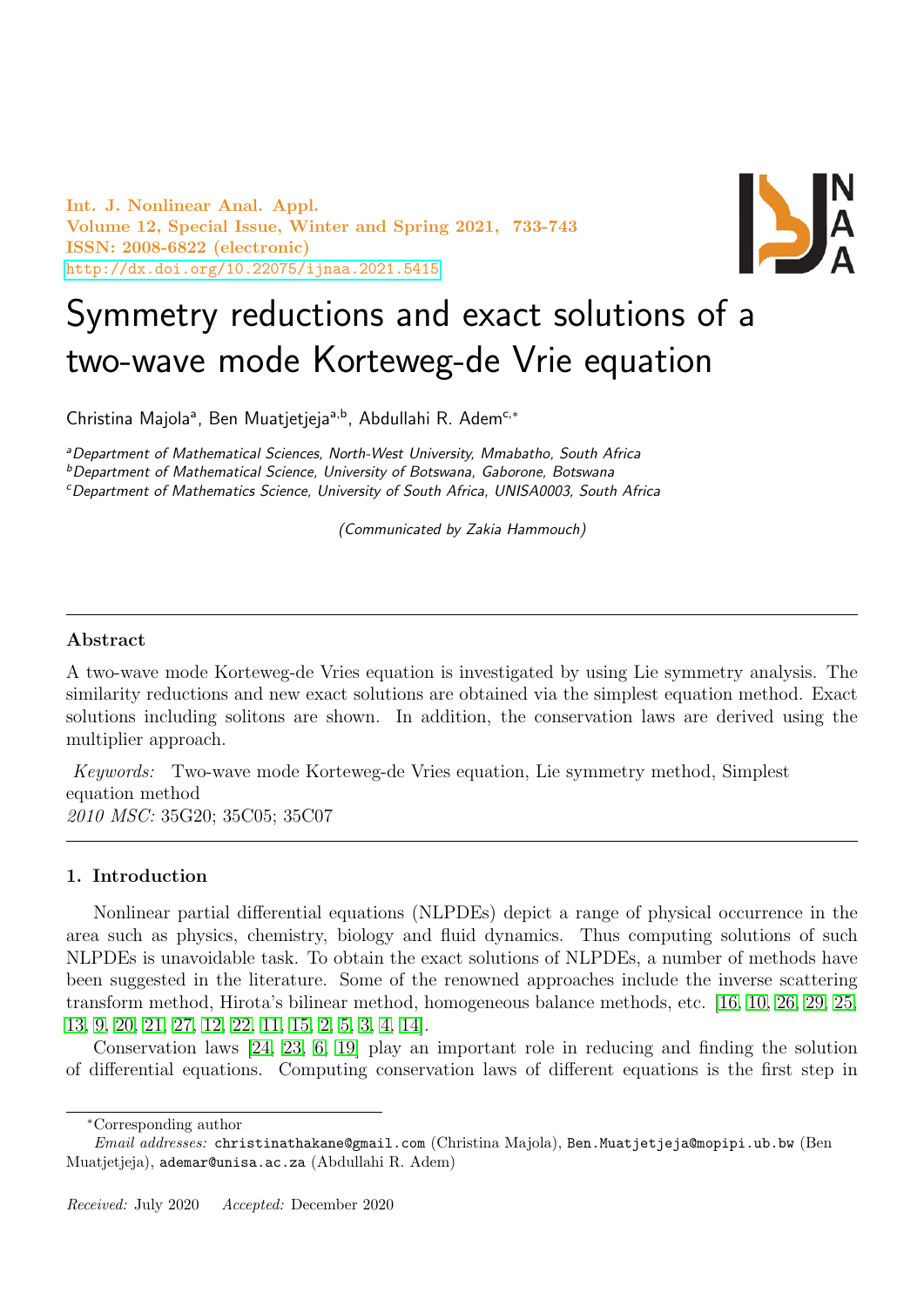determining exact solutions. The number of conservation laws determine how close one is to the complete solution. Thus the more conservation laws one finds, the closer one gets to the solution.

The Lie symmetry method [\[8,](#page-9-8) [7\]](#page-9-9) is employed to construct a symmetry reduction, and exact solutions. We then derive the conservation laws using the multiplier approach for a two-wave mode Korteweg-de Vrie equation (TKdV) [\[28,](#page-10-15) [18\]](#page-10-16)

<span id="page-1-0"></span>
$$
u_{tt} - s^2 u_{xx} + u_t u_x + u u_{tx} - \alpha s \left( u u_{xx} + u_x^2 \right) + u_{txxx} - \beta s u_{xxxx} = 0. \tag{1.1}
$$

The above equation was proposed as a nonlinear multi-mode dispersive wave equation that describes the wave propagation in one space dimension in a weakly nonlinear and weakly dispersive system.

#### 2. Symmetry reductions and exact solutions of [\(1.1\)](#page-1-0)

The vector field

<span id="page-1-1"></span>
$$
X = \xi^{1}(t, x, u)\frac{\partial}{\partial t} + \xi^{2}(t, x, u)\frac{\partial}{\partial x} + \eta(t, x, u)\frac{\partial}{\partial u}
$$
\n(2.1)

is a Lie point symmetry of [\(1.1\)](#page-1-0) if

$$
X^{[4]}\left\{u_{tt} - s^2 u_{xx} + u_t u_x + u u_{tx} - \alpha s (u u_{xx} + u_x^2) + u_{txxx} - \beta s u_{xxxx} \right\}\Big|_{(1,1)} = 0,
$$

where  $X^{[4]}$  is the fourth prolongation of [\(2.1\)](#page-1-1). Expanding the above equation and splitting on the derivatives of u leads to the following overdetermined system of linear partial differential equations:

$$
\xi_x^1 = 0,\tag{2.2}
$$

$$
\xi_u^2 = 0,\tag{2.3}
$$
\n
$$
\xi_u^1 = 0,\tag{2.4}
$$

$$
\eta_{uu} = 0,\tag{2.5}
$$

$$
\eta_{xu} - \xi_{xx}^2 = 0,
$$
\n
$$
2\beta s \xi_t^1 - 4\beta s \xi_x^2 + \xi_t^2 = 0,
$$
\n(2.6)\n(2.7)

$$
\beta s \xi_t^1 - \beta s \xi_x^2 + \xi_t^2 = 0,\tag{2.8}
$$

$$
-\alpha \beta s \eta_u - 2 \alpha \beta s \xi_x^2 + \alpha \xi_t^2 - \beta \xi_t^2 = 0,
$$
\n(2.9)

$$
4\beta s\eta_{xu} - 6\beta s\xi_{xx}^2 - \eta_{tu} + 3\xi_{tx}^2 = 0,
$$
\n(2.10)

$$
-\beta s\eta_u + \beta s\xi_t^1 - 3\beta s\xi_x^2 + \xi_t^2 = 0,
$$
\n(2.11)

$$
u\eta_{xu} + \eta_x + 2\eta_{tu} + \eta_{xxxx} - \xi_{tt}^1 = 0,\tag{2.12}
$$

$$
-\alpha \, \text{sup}_{xx} - \beta \, \text{sup}_{xxx} - s^2 \eta_{xx} + u\eta_{tx} + \eta_{tt} + \eta_{txxx} = 0,\tag{2.13}
$$

$$
u\beta s\xi_t^1 - 3 u\beta s\xi_x^2 - \beta s\eta_1 - 3 \beta s\eta_{xxu} + 2 \beta s\xi_t^2 + \beta s\xi_{xxx}^2 + u\xi_t^2 = 0,
$$
  
-2\alpha\beta s u\xi\_x^2 - \alpha\beta s\eta\_1 - 6\beta^2 s\eta\_{xxu} + 4\beta^2 s\xi\_{xxx}^2 - 2\beta s^2\xi\_x^2 + \alpha u\xi\_t^2 - \beta u\xi\_t^2 (2.14)

$$
-2 \alpha \beta s u_{\zeta_x} - \alpha \beta s \eta_1 - 6 \beta s \eta_{xxy} + 4 \beta s_{\zeta_{xxx}} - 2 \beta s_{\zeta_x} + \alpha u_{\zeta_t} - \beta u_{\zeta_t}
$$
  
+3  $\beta \eta_{xxy} - 3 \beta \xi_{xx}^2 + s \xi_t^2 = 0,$  (2.15)

$$
2 \alpha \, \text{sup}_{xu} - \alpha \, \text{sup}_{x}^{2} + 2 \alpha \, \text{sup}_{x} + 4 \, \beta \, \text{sup}_{xxu} - \beta \, \text{sup}_{xxu}^{2} + 2 \, \text{sup}_{xu} - s^{2} \xi_{xx}^{2}
$$
\n
$$
-u\eta_{tu} + u\xi_{tx}^{2} - \eta_{t} - 3\eta_{txxu} + \xi_{tt}^{2} + \xi_{txx}^{2} = 0. \tag{2.16}
$$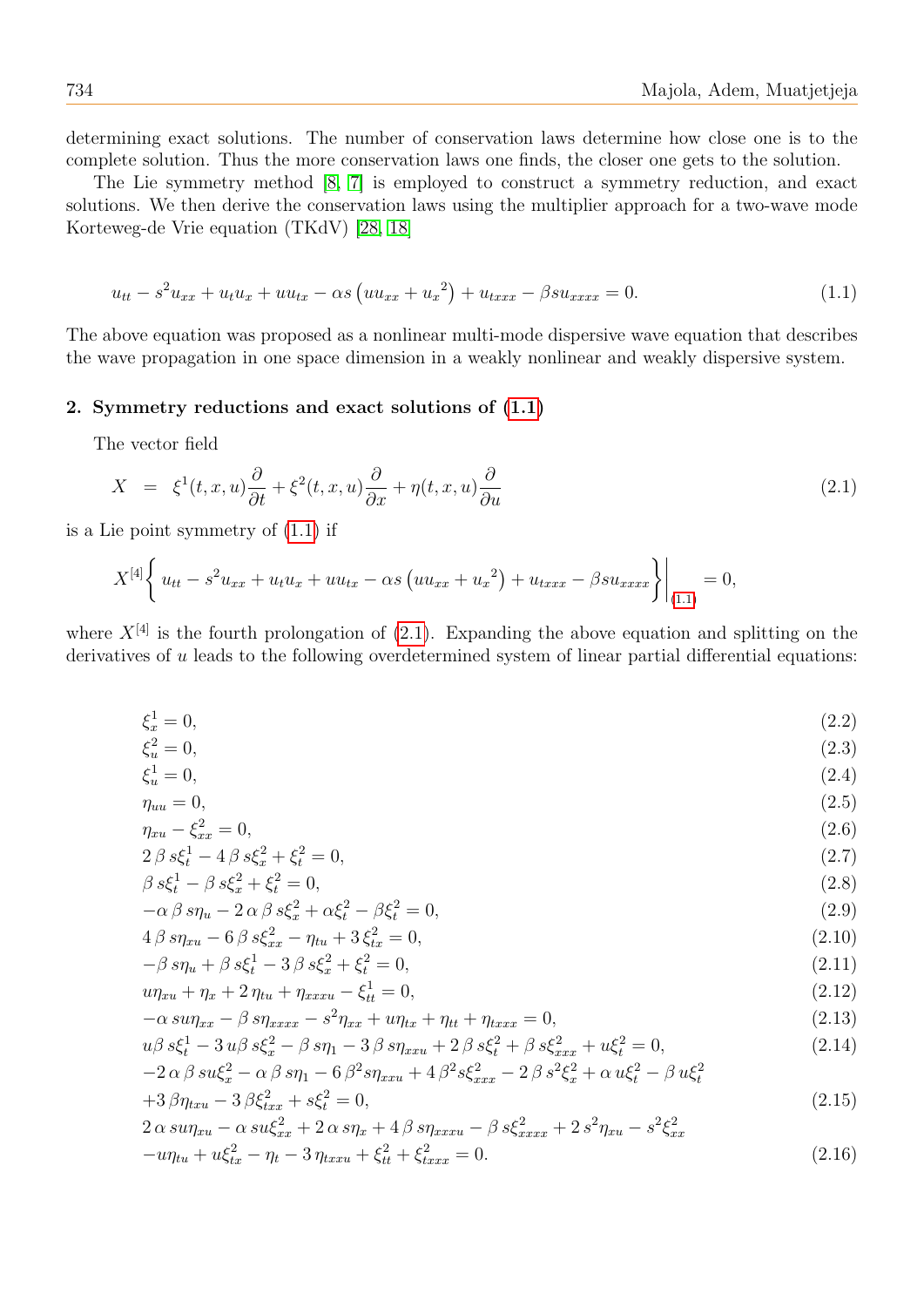Solving the above system of equations with the aid of Maple leads to the two dimensional Lie algebra spanned by the following linearly independent operators:

$$
X_1 = \frac{\partial}{\partial t},
$$
  

$$
X_2 = \frac{\partial}{\partial x}.
$$

The linear combination of the translation symmetries  $\omega X_1 + X_2$  gives rise to the group-invariant solution

<span id="page-2-0"></span>
$$
u(x,t) = F(z),\tag{2.17}
$$

where  $z = x - \omega t$  is an invariant of the symmetry  $\omega X_1 + X_2$ . Substitution of [\(2.17\)](#page-2-0) into [\(1.1\)](#page-1-0) results in

<span id="page-2-1"></span>
$$
s\beta F_{zzzz} + \omega F_{zzzz} + s^2 F_{zz} - \omega^2 F_{zz} + \omega F F_{zz} - \omega F_z^2
$$
  
+ $s\alpha (F F_{zz} + F_z^2) = 0,$  (2.18)

whose solution is given by

$$
F(z) = \frac{3(\omega^2 - s^2)\operatorname{sech}^2\left(\frac{z\sqrt{\omega^2 - s^2}}{2\sqrt{s\beta + \omega}}\right)}{s\alpha + \omega}.
$$
\n(2.19)

Consequently the required group invariant solution is completed by [\(2.17\)](#page-2-0).

#### 2.1. Exact solutions using the simplest equation method

We now use the simplest equation method [\[25\]](#page-10-3), to solve [\(2.18\)](#page-2-1) and as a result we obtain the exact solutions system [\(1.1\)](#page-1-0). The simplest equations that will be used are the Bernoulli and Riccati equations.

We briefly recall the simplest equation method here. Let us consider the solutions of  $(1.1)$  in the form

$$
F(z) = \sum_{i=0}^{M} A_i (H(z))^i,
$$
\n(2.20)

where  $H(z)$  satisfies the Bernoulli or Riccati equation, M is a positive integer that can be determined by balancing procedure and  $A_0, \dots, A_M$  are parameters to be determined. We note that the Bernoulli and Riccati equations are well-known nonlinear equations whose solutions can be expressed in terms of elementary functions.

We consider the Riccati equation

<span id="page-2-2"></span>
$$
H'(z) = aH^2(z) + bH(z) + c,\tag{2.21}
$$

where  $a, b$  and  $c$  are constants, we shall use the solutions

$$
H(z) = -\frac{b}{2a} - \frac{\theta}{2a} \tanh\left[\frac{1}{2}\theta(z+C)\right]
$$
\n(2.22)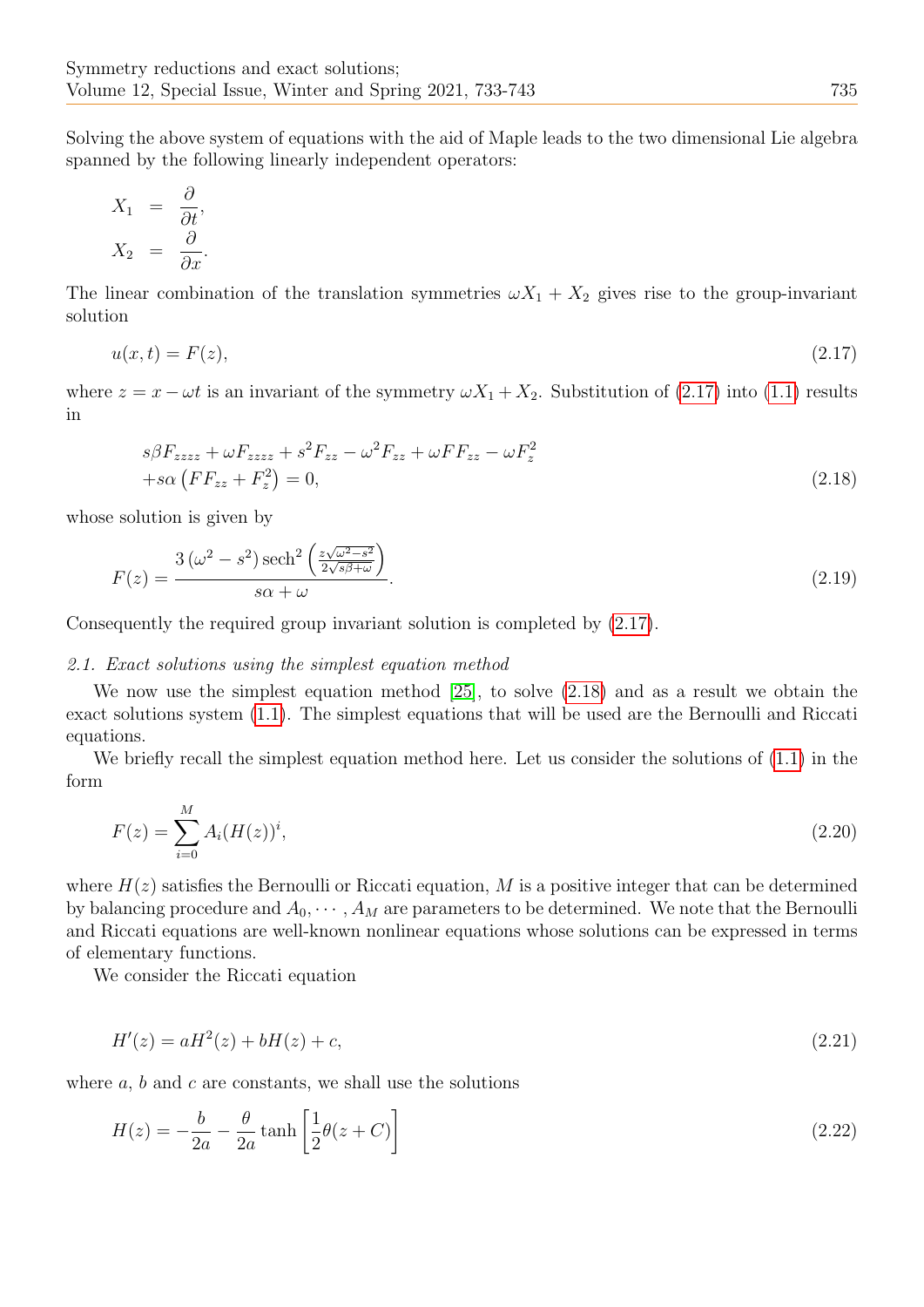and

$$
H(z) = -\frac{b}{2a} - \frac{\theta}{2a} \tanh\left(\frac{1}{2}\theta z\right) + \frac{\text{sech}\left(\frac{\theta z}{2}\right)}{C\cosh\left(\frac{\theta z}{2}\right) - \frac{2a}{\theta}\sinh\left(\frac{\theta z}{2}\right)},\tag{2.23}
$$

where  $\theta^2 = b^2 - 4ac > 0$  and C is a constant of integration. For Bernoulli equation

<span id="page-3-1"></span>
$$
H'(z) = eH(z) + dH^2(z),\tag{2.24}
$$

where  $a$  and  $b$  are constants. The solution of this equation is given by

$$
H(z) = e \left\{ \frac{\cosh[e(z+C)] + \sinh[e(z+C)]}{1 - d\cosh[e(z+C)] - d\sinh[e(z+C)]} \right\}.
$$
\n(2.25)

2.1.1. Application of the simplest equation method: Riccati equation

The balancing procedure yields  $M = 2$  so the solutions of [\(2.18\)](#page-2-1) are of the form

<span id="page-3-0"></span>
$$
F(z) = A_0 + A_1 H + A_2 H^2. \tag{2.26}
$$

Substituting equation [\(2.26\)](#page-3-0) into equation [\(2.18\)](#page-2-1) and making use of equation [\(2.21\)](#page-2-2) and then equating all coefficients of the functions  $H^i$  to zero, with the aid of Maple we obtain the following overdetermined system of algebraic equations in terms of  $A_0$ ,  $A_1$ ,  $A_2$ :

$$
-120 a^4 \beta s A_2 k_1^4 + 120 a^4 A_2 k_1^3 k_2 - 10 a^2 \alpha s A_2^2 k_1^2 + 10 a^2 A_2^2 k_1 k_2 = 0,
$$
  
\n
$$
-24 a^4 \beta s A_1 k_1^4 - 336 a^3 b \beta s A_2 k_1^4 + 24 a^4 A_1 k_1^3 k_2 + 336 a^3 b A_2 k_1^3 k_2
$$
  
\n
$$
-12 a^2 \alpha s A_1 A_2 k_1^2 - 18 \alpha \alpha b s A_2^2 k_1^2 + 12 a^2 A_1 A_2 k_1 k_2 + 18 a b A_2^2 k_1 k_2 = 0,
$$
  
\n
$$
-8 a b \beta c^2 s A_1 k_1^4 - 16 a \beta c^3 s A_2 k_1^4 - b^3 \beta c s A_1 k_1^4 - 14 b^2 \beta c^2 s A_2 k_1^4
$$
  
\n
$$
+8 a b c^2 A_1 k_1^3 k_2 + 16 a c^3 A_2 k_1^3 k_2 + b^3 c A_1 k_1^3 k_2 + 14 b^2 c^2 A_2 k_1^3 k_2 - \alpha b c s A_0 A_1 k_1^2
$$
  
\n
$$
-2 \alpha c^2 s A_0 A_2 k_1^2 - \alpha c^2 s A_1^2 k_1^2 - b c s^2 A_1 k_1^2 - 2 c^2 s^2 A_2 k_1^2 + b c A_0 A_1 k_1 k_2
$$
  
\n
$$
+2 c^2 A_0 A_2 k_1 k_2 + c^2 A_1^2 k_1 k_2 + b c A_1 k_2^2 + 2 c^2 A_2 k_2^2 = 0,
$$
  
\n
$$
-60 a^3 b \beta s A_1 k_1^4 - 240 a^3 \beta c s A_2 k_1^4 - 330 a^2 b^2 \beta s A_2 k_1^4 + 60 a^3 b A_1 k_1^3 k_2
$$
  
\n
$$
+240 a^3 c A_2 k_1^3 k_2 + 330 a^2 b^2 A_2 k_1^3 - 8 \alpha b^
$$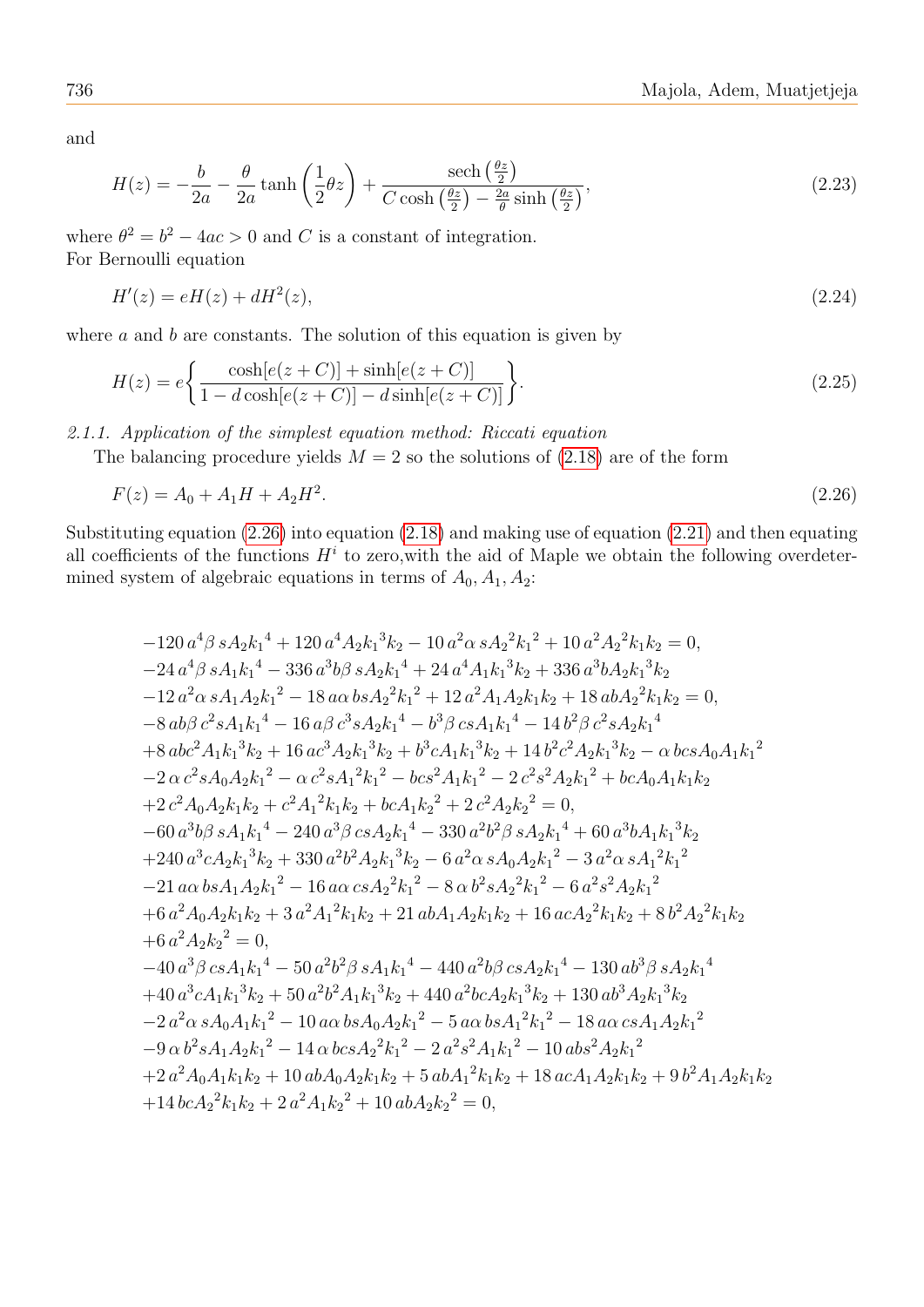$$
-16 a2 \beta c2 s A1 k14 - 22 a b2 \beta c s A1 k14 - 120 a b \beta c2 s A2 k14 - b4 \beta s A1 k14\n
$$
-30 b3 \beta c s A2 k14 + 16 a2 c2 A1 k13 k2 + 22 a b2 c A1 k13 k2 + 120 a b c2 A2 k13 k2 + b4 A1 k13 k2\n+30 b3 c A2 k13 k2 - 2 a c s A0 A1 k12 - 6 b c s A0 A2 k12 - 3 a b c s A12 k12\n
$$
-6 \alpha c2 s A1 A2 k12 - 2 a c s2 A1 k12 - b2 s2 A1 k12 - 6 b c s2 A2 k12 + 2 a c A0 A1 k1 k2\n+ b2 A0 A1
$$
$$
$$

On solving the resultant system of algebraic equations, we obtain

$$
\beta = \frac{1}{2} \frac{12 a^2 k_1^2 k_2 - \alpha s A_2 k_1 + A_2 k_2}{a^2 s k_1^3},
$$
  
\n
$$
A_0 = -\frac{1}{12} \frac{-8 a \alpha c s A_2 k_1^2 - \alpha b^2 s A_2 k_1^2 + 12 a^2 s^2 k_1^2 + 8 a c A_2 k_1 k_2 + b^2 A_2 k_1 k_2 - 12 a^2 k_2^2}{a^2 k_1 (\alpha s k_1 - k_2)},
$$
  
\n
$$
A_1 = \frac{b A_2}{a}.
$$

Consequently a solutions of equation [\(2.18\)](#page-2-1) are

<span id="page-4-0"></span>
$$
u(x,t) = A_0 + A_1 \left\{ -\frac{b}{2a} - \frac{\theta}{2a} \tanh\left(\frac{1}{2}\theta(z+2)\right) \right\}
$$

$$
A_2 \left\{ -\frac{b}{2a} - \frac{\theta}{2a} \tanh\left(\frac{1}{2}\theta(z+2)\right) \right\}^2
$$
(2.27)

and

<span id="page-4-1"></span>
$$
u(x,t) = A_0 + A_1 \left\{ -\frac{b}{2a} - \frac{\theta}{2a} \tanh\left(\frac{1}{2}\theta z\right) + \frac{\operatorname{sech}\left(\frac{\theta z}{2}\right)}{C \cosh\left(\frac{\theta z}{2}\right) - \frac{2a}{\theta} \sinh\left(\frac{\theta z}{2}\right)} \right\}
$$

$$
A_2 \left\{ -\frac{b}{2a} - \frac{\theta}{2a} \tanh\left(\frac{1}{2}\theta z\right) + \frac{\operatorname{sech}\left(\frac{\theta z}{2}\right)}{C \cosh\left(\frac{\theta z}{2}\right) - \frac{2a}{\theta} \sinh\left(\frac{\theta z}{2}\right)} \right\}^2, \tag{2.28}
$$

where  $z = k_1 x + k_2 t + k_3$  and  $\theta^2 = b^2 - 4ac > 0$ .

# 2.1.2. Application of the simplest equation method: Bernoulli equation

The balancing procedure yields  $M = 2$  so the solutions of  $(2.18)$  are of the form

<span id="page-4-2"></span>
$$
F(z) = A_0 + A_1 H + A_2 H^2. \tag{2.29}
$$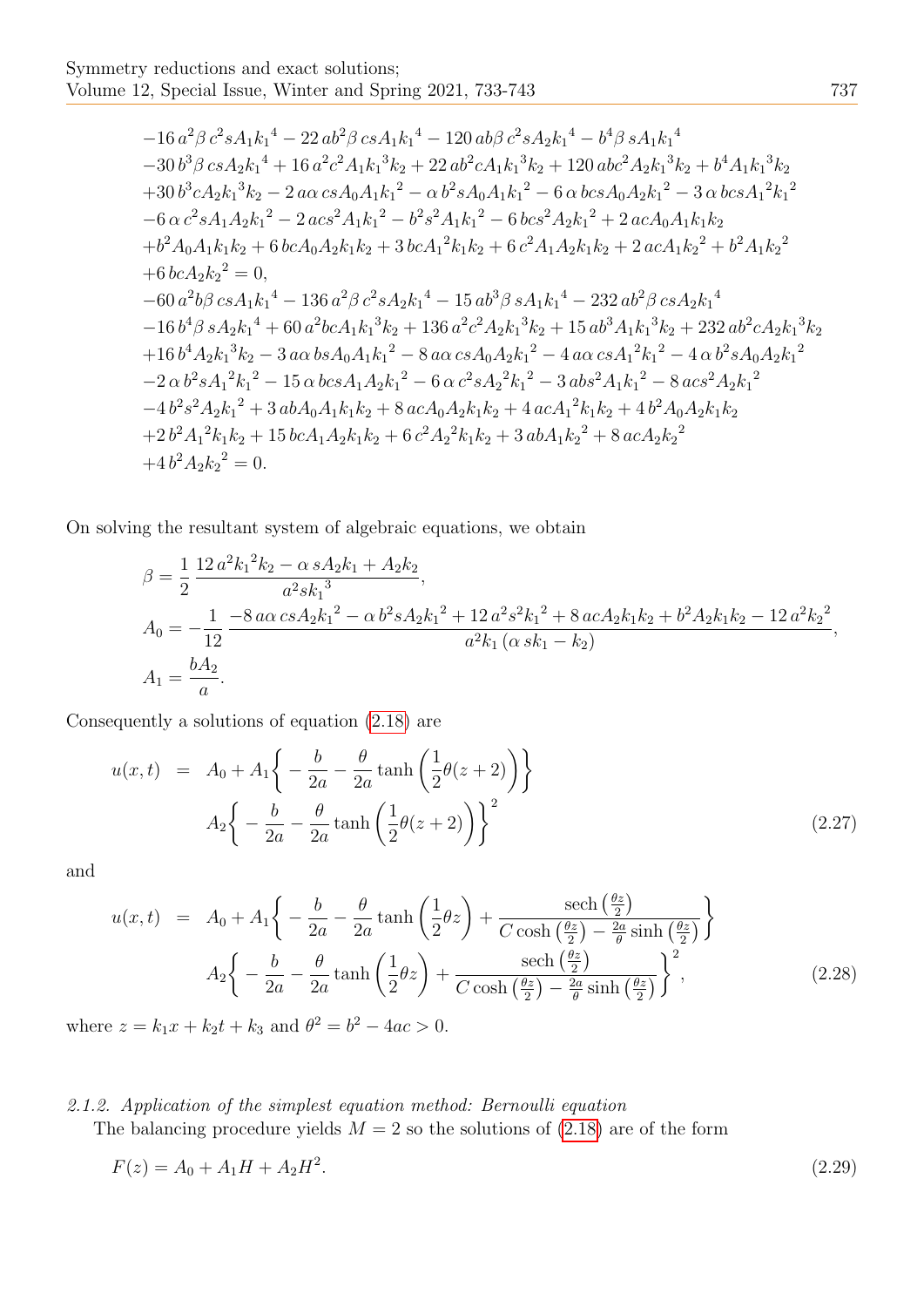

Figure 1: Profiles of solutions  $(2.27)$  and  $(2.28)$ 

Substituting equation  $(2.29)$  into equation  $(2.18)$  and making use of equation  $(2.24)$  and then equating all coefficients of the functions  $H^i$  to zero, using Maple, we obtain the following overdetermined system of algebraic equations in terms of  $A_0, A_1, A_2$ :

$$
-120 \beta e^{4} 8A_{2}k_{1}^{4} + 120 e^{4} A_{2}k_{1}^{3}k_{2} - 10 \alpha e^{2} 8A_{2}^{2}k_{1}^{2} + 10 e^{2} A_{2}^{2}k_{1}k_{2} = 0,
$$
  
\n
$$
- \beta d^{4} 8A_{1}k_{1}^{4} + d^{4} A_{1}k_{1}^{3}k_{2} - \alpha d^{2} 8A_{0} A_{1}k_{1}^{2} - d^{2} 8^{2} A_{1}k_{1}^{2} + d^{2} A_{0} A_{1}k_{1}k_{2}
$$
  
\n
$$
+ d^{2} A_{1}k_{2}^{2} = 0,
$$
  
\n
$$
-336 \beta d e^{3} 8A_{2}k_{1}^{4} - 24 \beta e^{4} 8A_{1}k_{1}^{4} + 336 d e^{3} A_{2}k_{1}^{3}k_{2} + 24 e^{4} A_{1}k_{1}^{3}k_{2}
$$
  
\n
$$
-18 \alpha d e s A_{2}^{2}k_{1}^{2} - 12 \alpha e^{2} 8A_{1} A_{2}k_{1}^{2} + 18 d e A_{2}^{2}k_{1}k_{2} + 12 e^{2} A_{1} A_{2}k_{1}k_{2} = 0,
$$
  
\n
$$
-330 \beta d^{2} e^{2} 8A_{2}k_{1}^{4} - 60 \beta d e^{3} 8A_{1}k_{1}^{4} + 330 d^{2} e^{2} A_{2}k_{1}^{3}k_{2} + 60 d e^{3} A_{1}k_{1}^{3}k_{2}
$$
  
\n
$$
-8 \alpha d^{2} 8 A_{2}^{2}k_{1}^{2} - 21 \alpha d e s A_{1} A_{2}k_{1}^{2} - 6 \alpha e^{2} s A_{0} A_{2}k_{1}^{2} - 3 \alpha e^{2} s A_{1}^{2}k_{1}^{2}
$$
  
\n
$$
-6 e^{2} s^{2} A_{2}k_{1}^{2} + 8 d^{2} A_{2}^{2}k_{1}k_{2} + 21 d e A_{1} A_{2}k_{1}k_{
$$

On solving the resultant system of algebraic equations, we obtain

$$
\beta = -\frac{1}{12} \frac{-12 e^2 k_1^2 k_2 + \alpha s A_2 k_1 - A_2 k_2}{k_1^3 s e^2},
$$
  
\n
$$
A_0 = \frac{1}{2} \frac{\alpha d^2 s A_2 k_1^2 - 12 e^2 s^2 k_1^2 - d^2 A_2 k_1 k_2 + 12 e^2 k_2^2}{e^2 k_1 (\alpha s k_1 - k_2)}
$$
  
\n
$$
A_1 = \frac{dA_2}{e}.
$$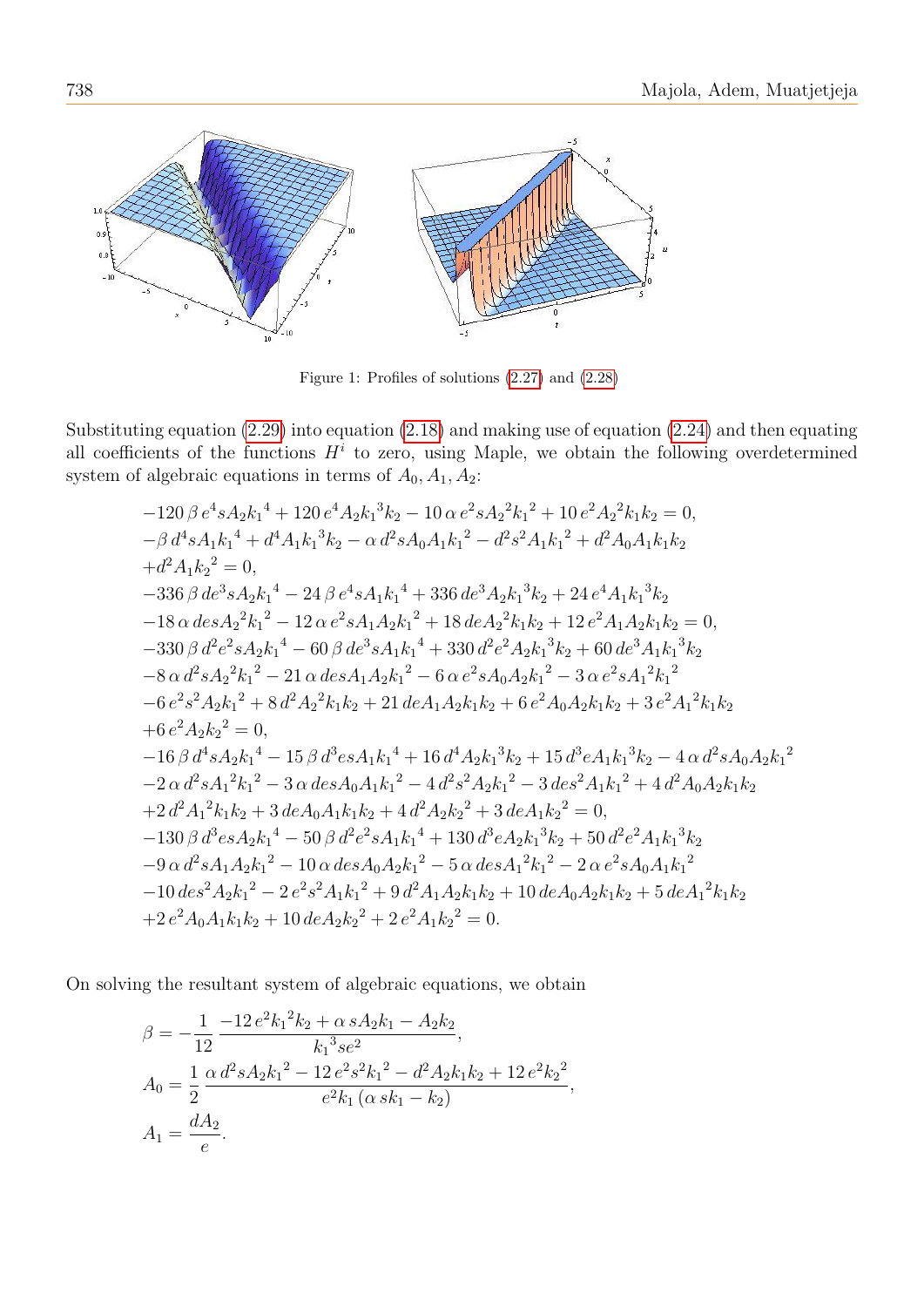Consequently a solution of equation [\(2.18\)](#page-2-1) is

<span id="page-6-0"></span>
$$
u(x,t) = A_0 + A_1 e \left\{ \frac{\cosh[e(z+C)] + \sinh[e(z+C)]}{1 - d \cosh[e(z+C)] - d \sinh[e(z+C)]} \right\}.
$$
  

$$
A_2 \left\{ e \frac{\cosh[e(z+C)] + \sinh[e(z+C)]}{1 - d \cosh[e(z+C)] - d \sinh[e(z+C)]} \right\}^2,
$$
(2.30)

where  $z = k_1x + k_2t + k_3$  and C is an arbitrary constant of integration.



Figure 2: Profile of solution [\(2.30\)](#page-6-0)

Hereby, we give some figures to describe our solutions.

# 2.2. Conservation laws of [\(1.1\)](#page-1-0)

A local conservation law for equation [\(1.1\)](#page-1-0)

$$
G = u_{tt} - s^2 u_{xx} + u_t u_x + u u_{tx} - \alpha s (u u_{xx} + u_x^2) + u_{txxx} - \beta s u_{xxxx}
$$
\n(2.31)

is a space-time divergence

$$
D_t T^t + D_x T^x |_{(1,1)} = 0,\t\t(2.32)
$$

which holds for all formal solutions  $u(t, x)$  of equation [\(1.1\)](#page-1-0), where the conserved density  $T<sup>t</sup>$  and the spatial fluxe  $T^x$  are functions of  $t, x, u$  and derivatives of u.

We obtain a multiplier  $\Lambda$ , that is given by

$$
\Lambda(t, x, u) = 2 s^2 \alpha^3 A_2 x t + A_2 s^3 \alpha^2 t^2 + s A_2 \alpha^2 x^2 - 2 s^2 \alpha A_2 x t - A_2 s^3 t^2 + s A_4 \alpha t
$$
  

$$
-s A_2 x^2 - 2 \alpha A_2 + 2 \beta A_2 + A_1 x + A_4 x + A_3 - \left\{ A_6 \cos \left( \frac{\alpha s^{3/2} \sqrt{\alpha^2 - 1} t}{\sqrt{\alpha - \beta}} \right) - A_5 \sin \left( \frac{\alpha s^{3/2} \sqrt{\alpha^2 - 1} t}{\sqrt{\alpha - \beta}} \right) \right\} \cos \left( \frac{\sqrt{s} \sqrt{\alpha^2 - 1} x}{\sqrt{\alpha - \beta}} \right) + \sin \left( \frac{\sqrt{s} \sqrt{\alpha^2 - 1} x}{\sqrt{\alpha - \beta}} \right)
$$
  

$$
\left\{ A_5 \cos \left( \frac{\alpha s^{3/2} \sqrt{\alpha^2 - 1} t}{\sqrt{\alpha - \beta}} \right) + A_6 \sin \left( \frac{\alpha s^{3/2} \sqrt{\alpha^2 - 1} t}{\sqrt{\alpha - \beta}} \right) \right\}.
$$

Thus, corresponding to the above multiplier we have the following conservation laws:

$$
D_t T_1^t + D_x T_1^x |_{(1.1)} = 0,
$$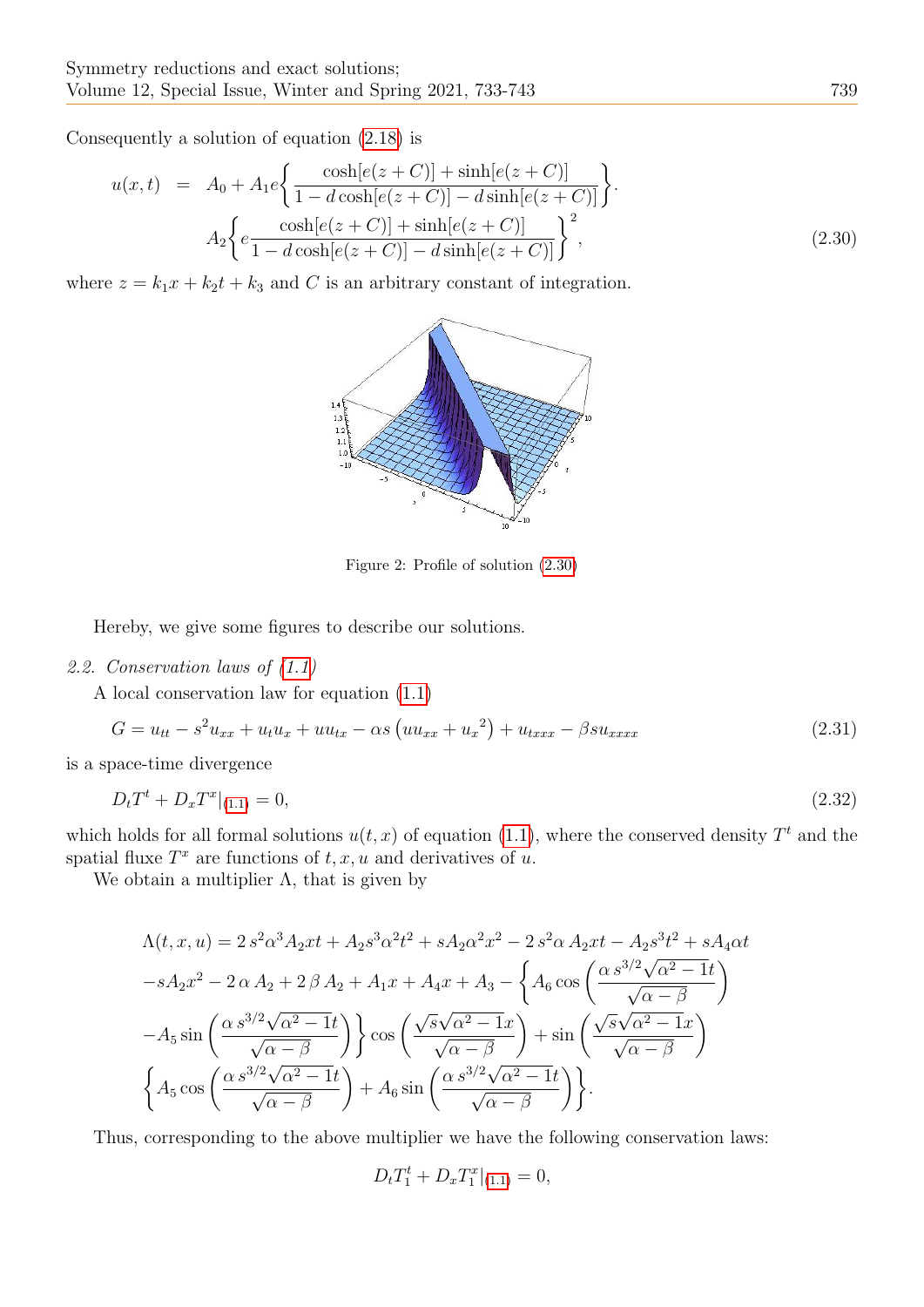$$
T_1^t = \frac{1}{4} \left( 2xu_x u - u^2 + 4xu_t - u_{xx} + xu_{xxx} \right),
$$
  
\n
$$
T_1^x = \frac{1}{4} \left( -4s x \alpha u_x u + 2x u_t u + 4s^2 u + 2s \alpha u^2 - 4s^2 x u_x + 4s \beta u_{xx} - 4s x \beta u_{xxx} \right)
$$
  
\n
$$
-2u_{tx} + 3x u_{txx});
$$

$$
D_t T_2^t + D_x T_2^x |_{(1.1)} = 0,
$$

$$
T_{2}^{t} = \frac{1}{4} \left( -8t\alpha^{2}u s^{3} + 8t u s^{3} - 2t^{2}u u_{x}s^{3} + 2t^{2}\alpha^{2}u u_{x}s^{3} - t^{2}u_{xxx}s^{3} + t^{2}\alpha^{2}u_{xxx}s^{3} \right. \n-4t^{2}u_{t}s^{3} + 4t^{2}\alpha^{2}u_{t}s^{3} - 2t\alpha^{3}u^{2}s^{2} + 2t\alpha u^{2}s^{2} - 8x\alpha^{3}u s^{2} + 8x\alpha u s^{2} \n+4tx\alpha^{3}u u_{x}s^{2} - 4tx\alpha u u_{x}s^{2} - 2t\alpha^{3}u_{xx}s^{2} + 2t\alpha u_{xx}s^{2} + 2tx\alpha^{3}u_{xxx}s^{2} \n-2tx\alpha u_{xxx}s^{2} + 8tx\alpha^{3}u_{t}s^{2} - 8tx\alpha u_{t}s^{2} - 2x\alpha^{2}u^{2}s + 2xu^{2}s + 2\alpha^{2}u_{x}s \n-2x^{2}u u_{x}s + 2x^{2}\alpha^{2}u u_{x}s - 2u_{x}s - 2x\alpha^{2}u_{xx}s + 2xu_{xx}s - x^{2}u_{xxx}s \n+ x^{2}\alpha^{2}u_{xxx}s - 4x^{2}u_{t}s + 4x^{2}\alpha^{2}u_{t}s - 4\alpha u u_{x} + 4\beta u u_{x} - 2\alpha u_{xxx} + 2\beta u_{xxx} \n-8\alpha u_{t} + 8\beta u_{t}),
$$

$$
T_2^x = \frac{1}{4}(4t^2u_x s^5 - 4t^2\alpha^2u_x s^5 + 8t\alpha^3us^4 - 8t\alpha us^4 - 8t\alpha\alpha^3u_x s^4 + 8t\alpha u_x s^4
$$
  
\n
$$
-4t^2\alpha^3uu_x s^4 + 4t^2\alpha u u_x s^4 + 4t^2\beta u_{xxx} s^4 - 4t^2\alpha^2\beta u_{xxx} s^4 + 4t\alpha^4 u^2 s^3
$$
  
\n
$$
-6t\alpha^2u^2s^3 + 2tu^2s^3 + 8x\alpha^2us^3 - 8xus^3 + 4x^2u_x s^3 - 4x^2\alpha^2u_x s^3
$$
  
\n
$$
-8t\alpha\alpha^4uu_x s^3 + 8t\alpha\alpha^2uu_x s^3 - 2t\alpha^2u_{xx} s^3 + 2t u_{xx} s^3 + 8t\alpha^3\beta u_{xx} s^3
$$
  
\n
$$
-8t\alpha\beta u_{xx} s^3 - 8t\alpha\alpha^3\beta u_{xxx} s^3 + 8t\alpha\alpha\beta u_{xxx} s^3 - 2t^2u u_t s^3 + 2t^2\alpha^2uu_t s^3
$$
  
\n
$$
-3t^2u_{txx} s^3 + 3t^2\alpha^2u_{txx} s^3 + 2x\alpha^3u^2 s^2 - 2x\alpha u^2 s^2 + 4\alpha^3u_x s^2 + 4\alpha u_x s^2
$$
  
\n
$$
-8\alpha^2\beta u_x s^2 - 4x^2\alpha^3uu_x s^2 + 4x^2\alpha u u_x s^2 - 2x\alpha^3u_{xx} s^2 + 2x\alpha u_{xx} s^2
$$
  
\n
$$
+8x\alpha^2\beta u_{xx} s^2 - 8x\beta u_{xx} s^2 + 4x^2\beta u_{xxx} s^2 - 4x^2\alpha^2\beta u_{xxx} s^2 + 4t\alpha\alpha^3uu_t s^2
$$
  
\n
$$
-4t\alpha\alpha u_t s^2 - 4t\alpha^3u_{tx} s^2 + 4t\alpha u_{tx} s^2 + 6t\alpha\alpha^3 u_{txx} s^2 - 6t
$$

$$
D_t T_3^t + D_x T_3^x |_{(1.1)} = 0,
$$

$$
T_3^t = \frac{1}{4} (2u_x u + 4u_t + u_{xxx}),
$$
  
\n
$$
T_3^x = \frac{1}{4} (-4s\alpha u_x u + 2u_t u - 4s^2 u_x - 4s\beta u_{xxx} + 3u_{txx});
$$

$$
D_t T_4^t + D_x T_4^x |_{(1.1)} = 0,
$$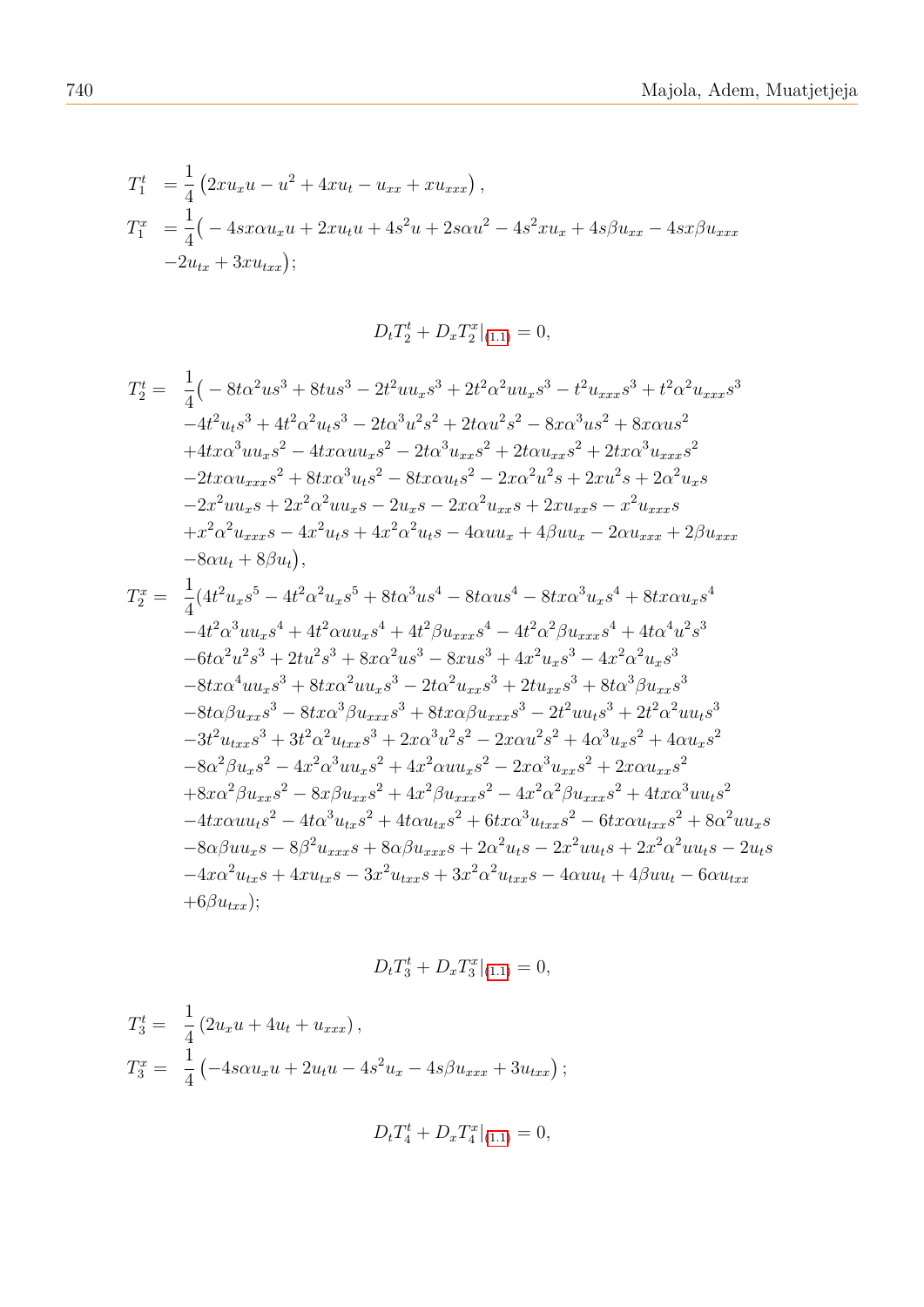$$
T_4^t = \frac{1}{4} \left( 2st\alpha u_x u + 2x u_x u - 4s\alpha u - u^2 + st\alpha u_{xxx} + 4st\alpha u_t + 4x u_t - u_{xx} + x u_{xxx} \right),
$$
  
\n
$$
T_4^x = \frac{1}{4} \left( -4s^2 t\alpha^2 u_x u - 4s x\alpha u_x u + 2st\alpha u_t u + 2x u_t u + 4s^2 u + s\alpha u^2 - 4s^3 t\alpha u_x \right.
$$
  
\n
$$
-4s^2 t\alpha \beta u_{xxx} - 4s^2 x u_x + 3st\alpha u_{xxx} - s\alpha u_{xx} + 4s\beta u_{xx} - 4s x\beta u_{xxx} - 2u_{tx} + 3x u_{txx});
$$

$$
D_t T_5^t + D_x T_5^x |_{(1.1)} = 0,
$$
  

$$
\Gamma = \frac{\sqrt{\alpha^2 - 1}\sqrt{s}(\alpha st + x)}{\sqrt{\alpha - \beta}},
$$

$$
T_5^t = \frac{1}{4(\alpha - \beta)^{3/2}} \Biggl\{ -3s^{3/2}\sqrt{\alpha^2 - 1} \cos(\Gamma)u\alpha^2 - s\sqrt{\alpha - \beta} \sin(\Gamma)u_x\alpha^2 -\sqrt{s}\sqrt{\alpha^2 - 1} \cos(\Gamma)u^2\alpha + 4s^{3/2}\sqrt{\alpha^2 - 1}\beta \cos(\Gamma)u\alpha + 2\sqrt{\alpha - \beta} \sin(\Gamma)uu_x\alpha -\sqrt{s}\sqrt{\alpha^2 - 1} \cos(\Gamma)u_{xx}\alpha + \sqrt{\alpha - \beta} \sin(\Gamma)u_{xxx}\alpha + 4\sqrt{\alpha - \beta} \sin(\Gamma)u_t\alpha + \sqrt{s}\sqrt{\alpha^2 - 1}\beta \cos(\Gamma)u^2 - s^{3/2}\sqrt{\alpha^2 - 1} \cos(\Gamma)u + s\sqrt{\alpha - \beta} \sin(\Gamma)u_x -2\sqrt{\alpha - \beta}\beta \sin(\Gamma)uu_x + \sqrt{s}\sqrt{\alpha^2 - 1}\beta \cos(\Gamma)u_{xx} - \sqrt{\alpha - \beta}\beta \sin(\Gamma)u_{xxx} -4\sqrt{\alpha - \beta}\beta \sin(\Gamma)u_t \Biggr\},
$$
  

$$
T_5^x = \frac{1}{4(\alpha - \beta)^{3/2}} \Biggl\{ 3s^{5/2}\sqrt{\alpha^2 - 1} \cos(\Gamma)u\alpha^3 - 2s^2\sqrt{\alpha - \beta} \sin(\Gamma)u_x\alpha^3 +s^{3/2}\sqrt{\alpha^2 - 1} \cos(\Gamma)u^2\alpha^2 - 4s^{5/2}\sqrt{\alpha^2 - 1}\beta \cos(\Gamma)u\alpha^2 + 4s^2\sqrt{\alpha - \beta}\beta \sin(\Gamma)u_x\alpha^2 -4s\sqrt{\alpha - \beta} \sin(\Gamma)uu_x\alpha^2 - s^{3/2}\sqrt{\alpha^2 - 1} \cos(\Gamma)u_{xx}\alpha^2 - s\sqrt{\alpha - \beta} \sin(\Gamma)u_t\alpha^2 -s^{3/2}\sqrt{\alpha^2 - 1}\beta \cos(\Gamma)u^2\alpha + s^{5/2}\sqrt{\alpha^2 - 1} \cos(\Gamma)u\alpha - 2s^2\sqrt{\alpha - \beta} \sin(\Gamma)u_x\alpha +4s\sqrt{\alpha - \beta}\beta \sin(\Gamma)uu_x\alpha + 5s^{3/2}\sqrt{\alpha^2 - 1}\beta \cos(\Gamma)u_{xx}\alpha - 4s\sqrt{\alpha
$$

$$
D_t T_6^t + D_x T_6^x|_{(1.1)} = 0,
$$
  

$$
\Gamma = \frac{\sqrt{\alpha^2 - 1}\sqrt{s}(\alpha st + x)}{\sqrt{\alpha - \beta}},
$$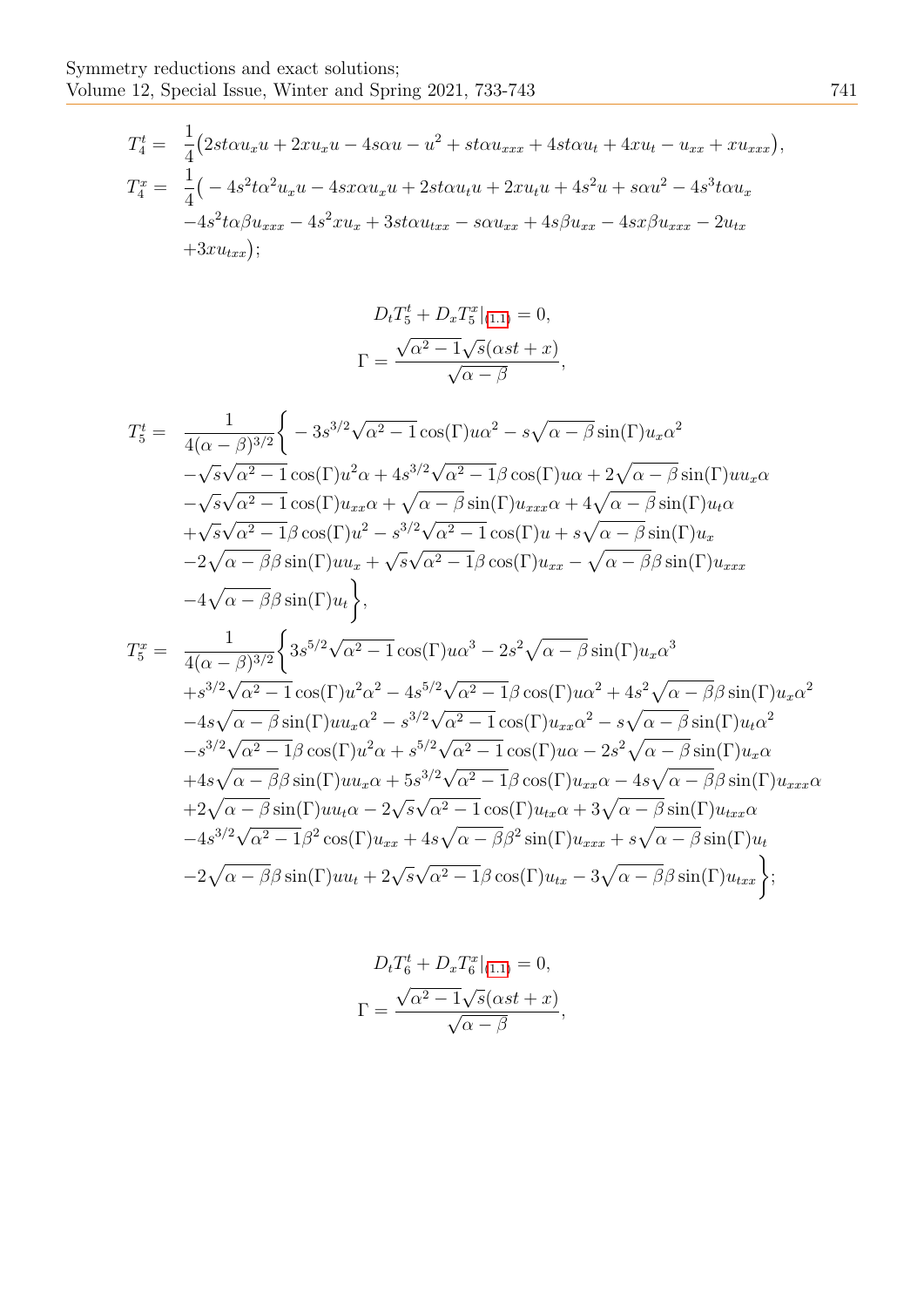$$
T_6^t = \frac{1}{4(\alpha - \beta)^{3/2}} \Biggl\{ -3s^{3/2}\sqrt{\alpha^2 - 1} \sin(\Gamma)u\alpha^2 + s\sqrt{\alpha - \beta} \cos(\Gamma)u_x\alpha^2 -\sqrt{s}\sqrt{\alpha^2 - 1} \sin(\Gamma)u^2\alpha + 4s^{3/2}\sqrt{\alpha^2 - 1}\beta \sin(\Gamma)u\alpha - 2\sqrt{\alpha - \beta} \cos(\Gamma)uu_x\alpha -\sqrt{s}\sqrt{\alpha^2 - 1} \sin(\Gamma)u_{xx}\alpha - \sqrt{\alpha - \beta} \cos(\Gamma)u_{xxx}\alpha - 4\sqrt{\alpha - \beta} \cos(\Gamma)u_t\alpha +\sqrt{s}\sqrt{\alpha^2 - 1}\beta \sin(\Gamma)u^2 - s^{3/2}\sqrt{\alpha^2 - 1} \sin(\Gamma)u - s\sqrt{\alpha - \beta} \cos(\Gamma)u_x +2\sqrt{\alpha - \beta}\beta \cos(\Gamma)uu_x + \sqrt{s}\sqrt{\alpha^2 - 1}\beta \sin(\Gamma)u_{xx} + \sqrt{\alpha - \beta}\beta \cos(\Gamma)u_{xxx} +4\sqrt{\alpha - \beta}\beta \cos(\Gamma)u_t \Biggr\},
$$
  

$$
T_6^x = \frac{1}{4(\alpha - \beta)^{3/2}} \Biggl\{ 3s^{5/2}\sqrt{\alpha^2 - 1} \sin(\Gamma)u\alpha^3 + 2s^2\sqrt{\alpha - \beta} \cos(\Gamma)u_x\alpha^3 +s^{3/2}\sqrt{\alpha^2 - 1} \sin(\Gamma)u^2\alpha^2 - 4s^{5/2}\sqrt{\alpha^2 - 1}\beta \sin(\Gamma)u\alpha^2 - 4s^2\sqrt{\alpha - \beta}\beta \cos(\Gamma)u_x\alpha^2 +4s\sqrt{\alpha - \beta} \cos(\Gamma)uu_x\alpha^2 - s^{3/2}\sqrt{\alpha^2 - 1} \sin(\Gamma)u_{xx}\alpha^2 + s\sqrt{\alpha - \beta} \cos(\Gamma)u_x\alpha^2 -s^{3/2}\sqrt{\alpha^2 - 1}\beta \sin(\Gamma)u^2\alpha + s^{5/2}\sqrt{\alpha^2 - 1} \sin(\Gamma)u_{xx}\alpha + 4s\sqrt{\alpha - \beta}\cos(\Gamma)u_x\alpha -4s\sqrt{\alpha - \beta}\beta \cos(\Gamma)uu_x\alpha + 5s^{3/2}\sqrt{\alpha^2 - 1}\beta \sin(\Gamma)u_{xx}\alpha + 4s\sqrt{\alpha -
$$

#### 3. Concluding remarks

In this work we studied the two-wave Korteweg-de Vries equation via Lie symmetry method and applied the simplest equation method to generate travelling wave solutions. Finally, derived conservation laws using multiplier approach.

#### References

- [1] A.R Adem and X. Lü, *Travelling wave solutions of a two-dimensional generalized Sawada-Kotera equation*, Nonlinear Dyn. 84 (2016) 915–922.
- <span id="page-9-3"></span>[2] M.R. Alharthi, R.A. Alotabi, K.A. Gepreel and M.S. Mohamed, Homotopy analysis transform Method for integrodifferential equations, General Math. Notes 32 (2016) 32–48.
- <span id="page-9-5"></span>[3] N.S. Al-Sayali, K.A. Gepreel and T.A. Nofal, Direct method for solving nonlinear strain wave equation in microstructure solids, Int. J. Phys. Sci. 11 (2016) 121–131.
- <span id="page-9-6"></span>[4] N.S. Al-Sayali, K.A. Gepreel and T.A. Nofal, Exact solutions to the generalized Hirota-Satsuma KdV equations using the extended trial equation method, Engin. Lett. 24 (2016) 274–283.
- <span id="page-9-4"></span>[5] K.O. Alweil, K.A. Gepreel and T.A. Nofal, Simplest equation method for nonlinear evolution equations in mathematical physics, WSEAS Trans. Math. 15 (2016) 2224–2880.
- <span id="page-9-7"></span>[6] S.C. Anco and G.W. Bluman, Direct construction method for conservation laws of partial differential equations. Part I: Examples of conservation law classifications, Euro. J. Appl. Math. 13 (2002) 545–566.
- <span id="page-9-9"></span>[7] M. Azadi, H. Jafari and H.G. Sun, Lie symmetry reductions of coupled KdV system of fractional order, Nonlinear Dyn. Syst. Theory 18(1) (2018) 22–28.
- <span id="page-9-8"></span>[8] D. Baleanu, N. Kadkhoda, H. Jafari and G.M. Moremedi, *Optimal system and symmetry reduction of the*  $(1+1)$ dimensional Sawada-Kotera equation, Int. J. Pure Appl. Math. 108(2) (2016) 215–226.
- <span id="page-9-1"></span>[9] G.W. Bluman and S. Kumei, Symmetries and Differential Equations, Springer-Verlag, New York, 1989.
- <span id="page-9-0"></span>[10] G. Carnevale, M. Tabor and J. Weiss, The Painlevé property for partial differential equations, J. Math. Phys. 24 (1983) 522–526.
- <span id="page-9-2"></span>[11] S. Chen, C.M. Khalique, X. Lü and W.X. Ma, A note on rational solutions to a Hirota-Satsuma-like equation, Appl. Math. Lett. 58 (2016) 13–18.